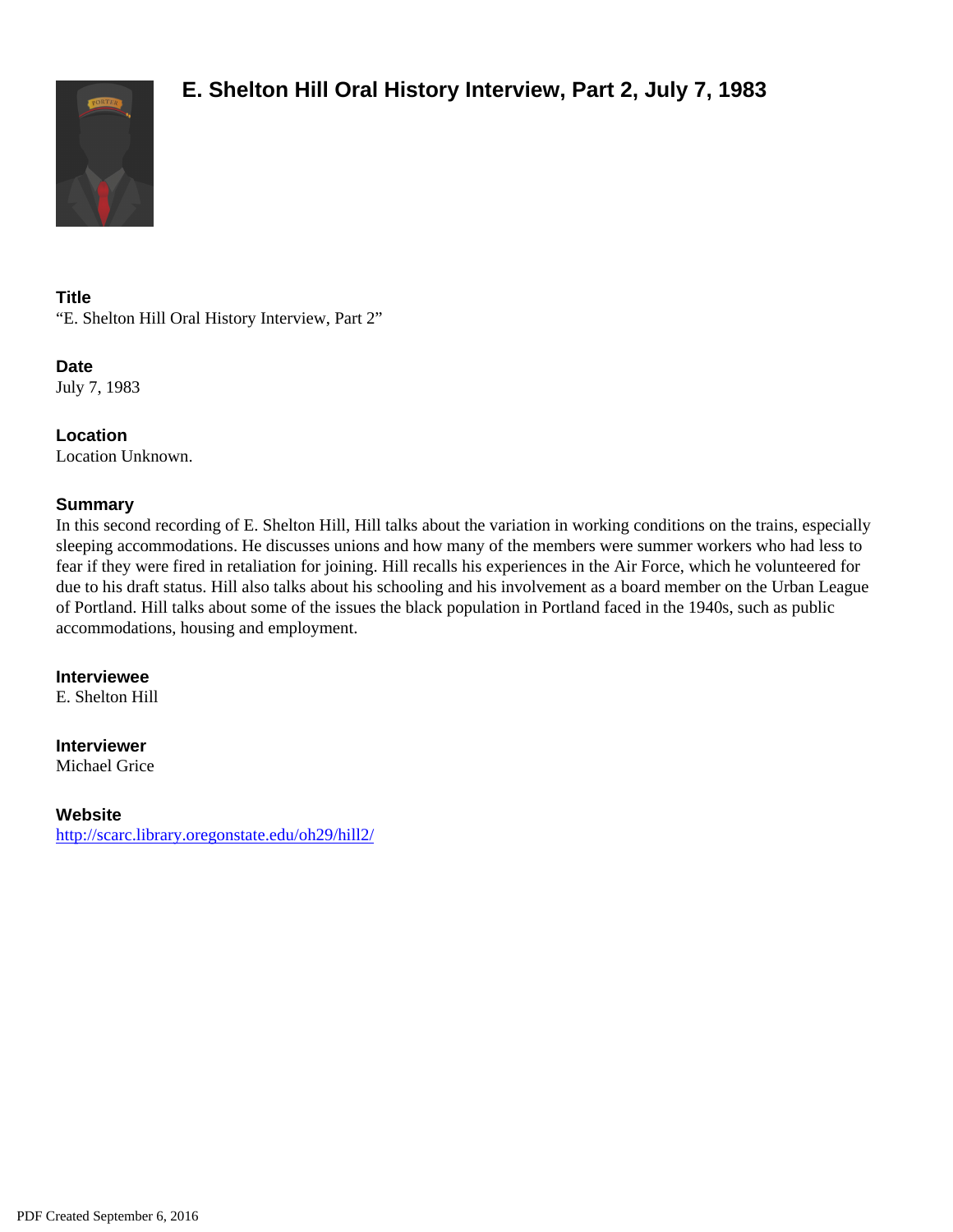# **Transcript**

**Michael Grice:** Well how did you—or when did you meet Big Chappy?

**E. Shelton Hill:** Oh, I don't know. It seems like I knew him forever [laughs]. I'm talking about—you talking about your father or your grandfather?

**MG:** I'm talking about my grandfather.

**EH:** That's who I'm talking about, your grandfather.

**MG:** When did you—you said it seemed like you knew him from the time that you arrived here when you worked on the road?

**EH:** Yeah, seemed like I did, seemed like I did.

**MG:** Was he working on the road?

**EH:** Yeah, he used to be a Pullman porter at one time.

**MG:** Mhmm, yeah.

**Unknown Speaker:** Well one of—don't you think you ought to talk about chair car porters too?

**MG:** Well, the reason that I [inaudible] on different occupations, because I'm talking to different people who had different occupations, and so some of them are taking care of the chair car porter.

**EH:** Yeah, he was a Pullman porter once. I think he's finally a club car, wasn't he?

**MG:** Yes.

**EH:** But he used to be a Pullman porter when he first came up.

**MG:** Yeah.

**EH:** You had to be some kind of railroad person to get here, I guess. [Tape cut].

**MG:** What did they—what do you recall was there—how did they manage to get to Portland?

**EH:** Well, Mr. Ivy was originally from Florida and he told me—

**MG:** This Clarence Ivy?

**EH:** Yeah. And he went to New York as a valet for some rich somebody who'd been coming down to Florida, and he worked and did quite well, but he wanted to see some of the world, and so he went back, got hired by the Pullman Company. But when you first get hired by the Pullman Company, you run wild a lot until you get your regular run. And they sent him to the coast all the sudden, and then he deadheaded up here to Portland to pick up another car, but it was around two or three days, and he looked around and he liked it and saw the cars and everything, working and so forth, so he applied to the president of the SPNS, the railroad was just been built or something, because he'd had this valet experience, and he got hired as the cook and waiter on the president's car. And then later he got off and started Red Capping. And Mr. Reynolds, Wallace's daddy, was in the service. He was from Louisiana. And he went in the army way back, like when he was sixteen or seventeen years old, in the regular army, and was in the Philippines. And then he was in, I think he's told me about nine years. He got transferred to camp up there in Spokane and he was a mess sergeant. And he kept renewing every three years, and something he wanted he didn't get, that he thought should have gotten [00:02:36 unintelligible] or something, and so he just didn't renew. And he met [00:02:40 unintelligible] there in Spokane; they got married, he came on down to Portland, became a Red Cap. So a lot of—because I was interested in how did the person from somewhere, you know, end up way out here.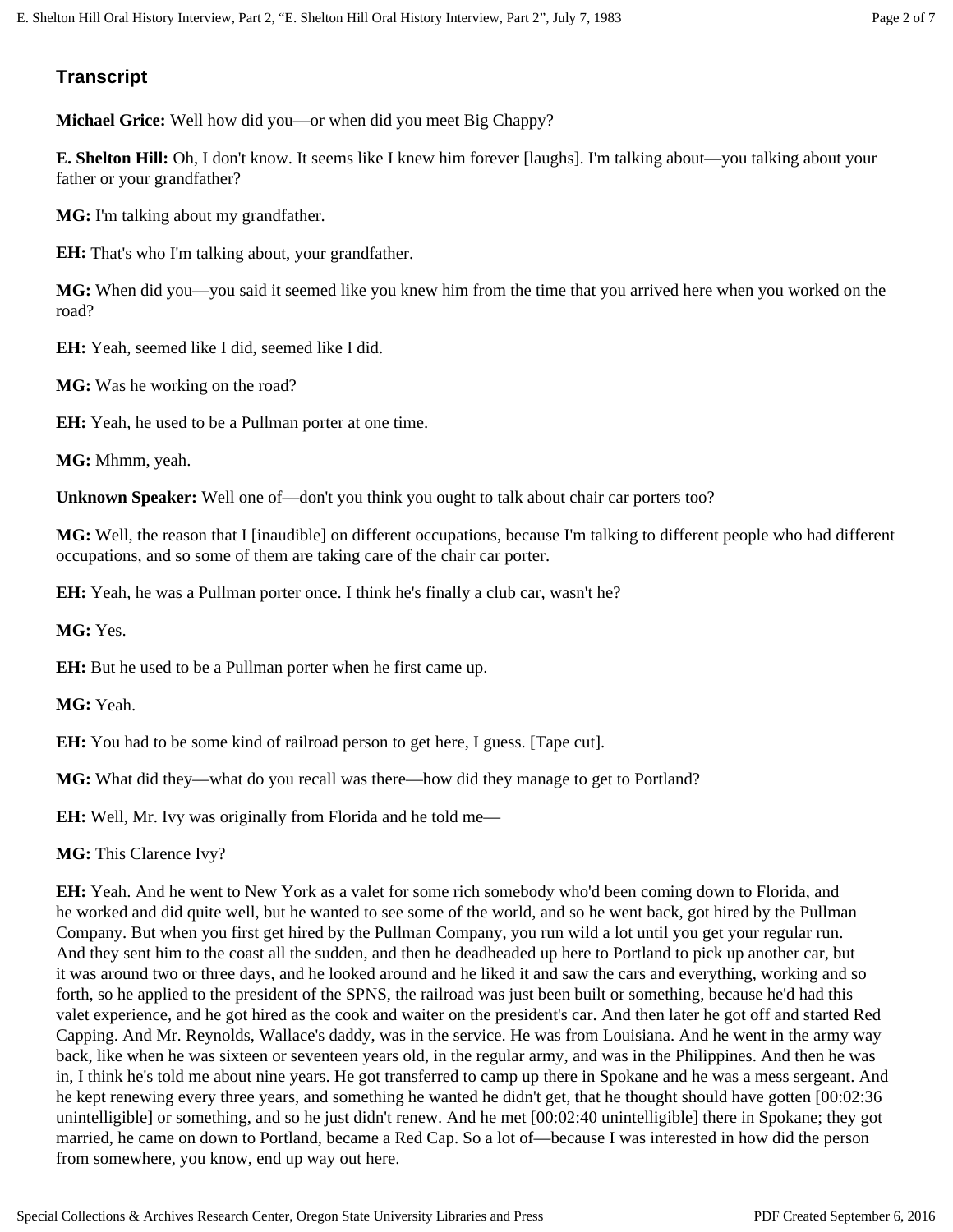**MG:** Were there many people, many blacks who lived in other cities but ended up running to Portland? Or did most people who worked for the UP—

**EH:** All of them lived in other cities originally when you're talking about the most part, when they started running here, because they wouldn't get here any other way, because if they had fare out here, they was doing good where they was. They didn't need to leave if they had railroad fare out to Portland Oregon. Most of them got—came on the railroad.

**MG:** Let's talk about working conditions. You might put that at the time here—

**EH:** The working condition varied, and the working condition, even though it was acceptable, because that's all they knew, but when you ran on the dining car then back then at night and you ran to Omaha, which was about a seven-day round trip, including your day layover three nights, and you—and in the dining car there's a place that open in the—you take up all the tables, you roll the carpet back, there's a hole in the middle of the floor called a possum belly. You open that and there are mattresses rolled up and there are cots. You get those mattresses out and the sheets are in them, where you slept in them night before, and you set those up and you slept on those cots at night where the people going to eat the next day. But you got up early in the morning and rolled them all up, put them down in, put the carpet down and put the curtains all back and everything. So that went on for a number of years, and it was really in the latter years that they had what is called a dormitory car, which was a regular type of a Pullman car where they could sleep at night and all, offhand. But you slept in the dining car, which it wasn't the most sanitary thing to do, but that existed. And the pay, as far the pay was concerned, the years that I worked for the dining car I—see my salary, that wasn't more than sixty dollars, except those three years when I ran in the summer on a club car and it was eighty dollars. You got sixty dollar but you didn't —and you got paid every two weeks. But you had to work a month before you got your first pay. They had a two-week holdback. When you start to working for the railroad, they hold back two weeks. Now, whenever you quit or get fired you got it.

### [00:05:09]

Now there's no way, at the time that I was working, there's no way for you to draw on the first or fifteenth more than twenty-seven dollars and twenty-eight cents, because they deduct it for hospitalization and insurance, and so. But many didn't even think about their checks because they were counting on the extra money they made as tips so forth, when working. But salaries weren't a—and then the unions were beginning to move in various aspects—

**MG:** What year? When you focus on a—when the unions became a [inaudible]—

**EH:** Well I'm talking about unions nationally. When I say unions, they were actually beginning to [00:05:46 unintelligible]. The Pullman porters had had their— Philip Randolph had had that suit which went on against the Pullman Company a long time until the Pullmans could organize the Pullman Porters Union. That was along '25, 6 or something in there, mid-twenties. It was much later the waiters, when they had their various places, so they tried to get them here. The waiters, you had to get a number of them to sign up that you wanted a union, like you do in—but a lot of the older waiters did not want to sign up because they're afraid they'll get fired and they had too much seniority. So then their son who hadn't work so long—and then it happened that was when I was able to play a part, because I was working in the summer and I had all these guys that I brought out there working in the summer. So then I signed it and I got all my buddies and everything to sign it, so when they presented we had enough numbers who were requesting the union. And they couldn't hurt us; we going to quit anyway in September. And then others joined, nobody got fired and they finally got a union. And then the whole working condition and the salaries changed, and the salaries went on up to what they—to a decent salary, union salary. But all my working was prior to, for the most part, the unions.

**MG:** And the supplemental income, saving tips, still remained.

**EH:** Still remained the same. Still remained constant. You'd still get your tips. On the streamliner, out on the streamliner, they pooled tips, and all the tips that you got going across went into one big container, and at the end of the trip, why the pantry man, he'd counted it all out and everybody got the same thing. But other than that it's just whatever you—each person had his own money.

**MG:** Any preference for either system?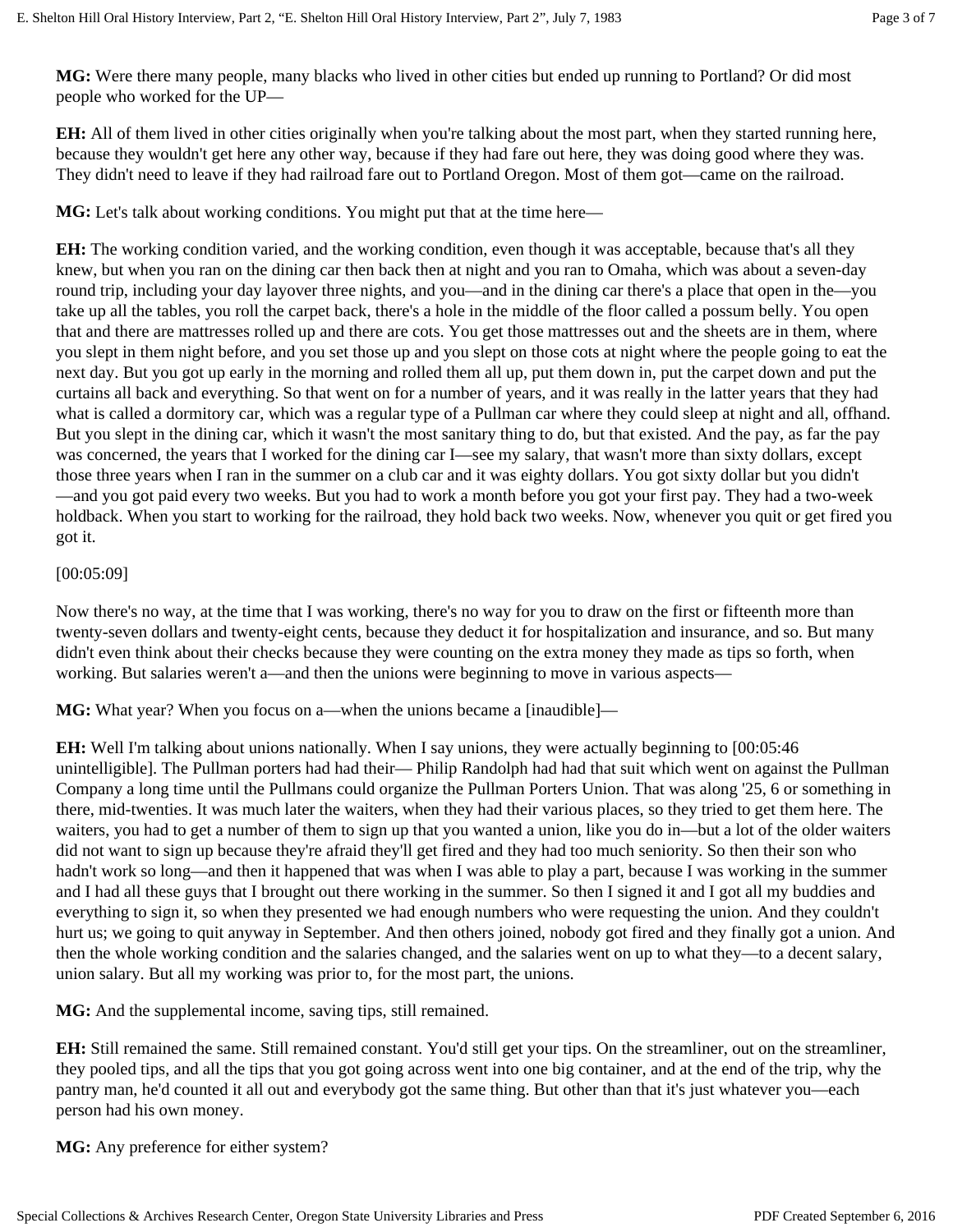**EH:** No, they liked it, they liked it for either system, and even pooling they liked it because everybody made as much —and it was very cooperative working group. Nobody was trying to lay down on the job. You helped the next person after you was off at the—you know, it was getting overloaded in terms of customers and so forth, but everybody helped everybody.

**MG:** When the union entered it and wages became better, did it affect the relationship between workers or the kind of work? Or did anything else other than specific working conditions change? Did attitudes change?

**EH:** No, attitudes didn't change. They, as I said, they have been very cooperative already because there were just some more brothers, and it's all the—all the cooks, for the most part, were white. None of the cooks had a union. And there were only a few black chefs that turned up in the early days, and so the cooks were white. And so everybody got everybody, but we all for us, see. We can help each other in that. Now, they may have differences on the outside not related to work or something, may have other differences, but normally they wouldn't.

**MG:** After the unions were formed, did—people were more likely to settle in Portland than before?

**EH:** Well, I'm not sure the unions caused them to settle, because they're working anyway, but—and I don't know personally too much about after the unions, because I never—after '42 I never worked for the railroad company anymore. And where I had normally been coming and working in the summer, there came a point in my professional career that, as I said, I always liked Portland, and I thought that Portland had a future and I thought—and at this particular time, I was teaching school and I was out that summer and out this summer in '41; they were just beginning to build the shipyard. We hadn't had any Pearl Harbor or anything, but the defense movement was going. And I said if I can get out there, back out, and I was single and I had a new car, which was still down south, going back, get my car and I'm coming back out there, because stuff is going to break and I want to be on the ground. I had the sense of working while I'm waiting for it to break because I can work for the railroad, and I did in '42. In '43 I went with the Air Force and I was a—I got a presidential appointment to the Fourth Air Force as the education and recreation director for black troops. At that time they had a separate unit. And from that I moved on from one to the other, and other jobs began to develop and more people came in because they came in for defense work and for the railroad. And various other industries began to open up because they need the foundries open; because they needed manpower during the war period. And I thought Portland had the potential for becoming a good, good city.

[00:10:22]

**MG:** What were you teaching? What level?

**EH:** High school, high school. I was science teacher; chemistry. And I went out to college, I was a pre-med student and I, I planned to take medicine. I don't know why I had made that plan, because I didn't have money and my people didn't have any either. So that's how I got on the railroad; I was trying to make enough money to go to med school, see.

**MG:** That's what you were putting your energy towards.

**EH:** And so, and then when I got a job in teaching chemistry, chemistry and physics, chemistry and biology science, which I taught off and on but always came back in the summer. But I never made med school, and then when I got involved in social problems, then my graduate work was in social work.

**MG:** Did you take another type of employment in Portland before you moved here? Or did you move here and complete your stint with the railroad and then find other employment?

**EH:** Yeah, I drove back down. When I moved it was nobody but me because I'm single. I got a car; I got everything I got in my trunk, which is clothes. I just drove on back out here, started working for the railroad, and at the same time applying to various several things. I kept applying around trying to get into something, and I got into—I got this appointment. And of course that's another story entirely about how I happened to get the appointment, and—

**MG:** This with Air Force?

**EH:** It was Air Force. And I don't know whether you want that story or not.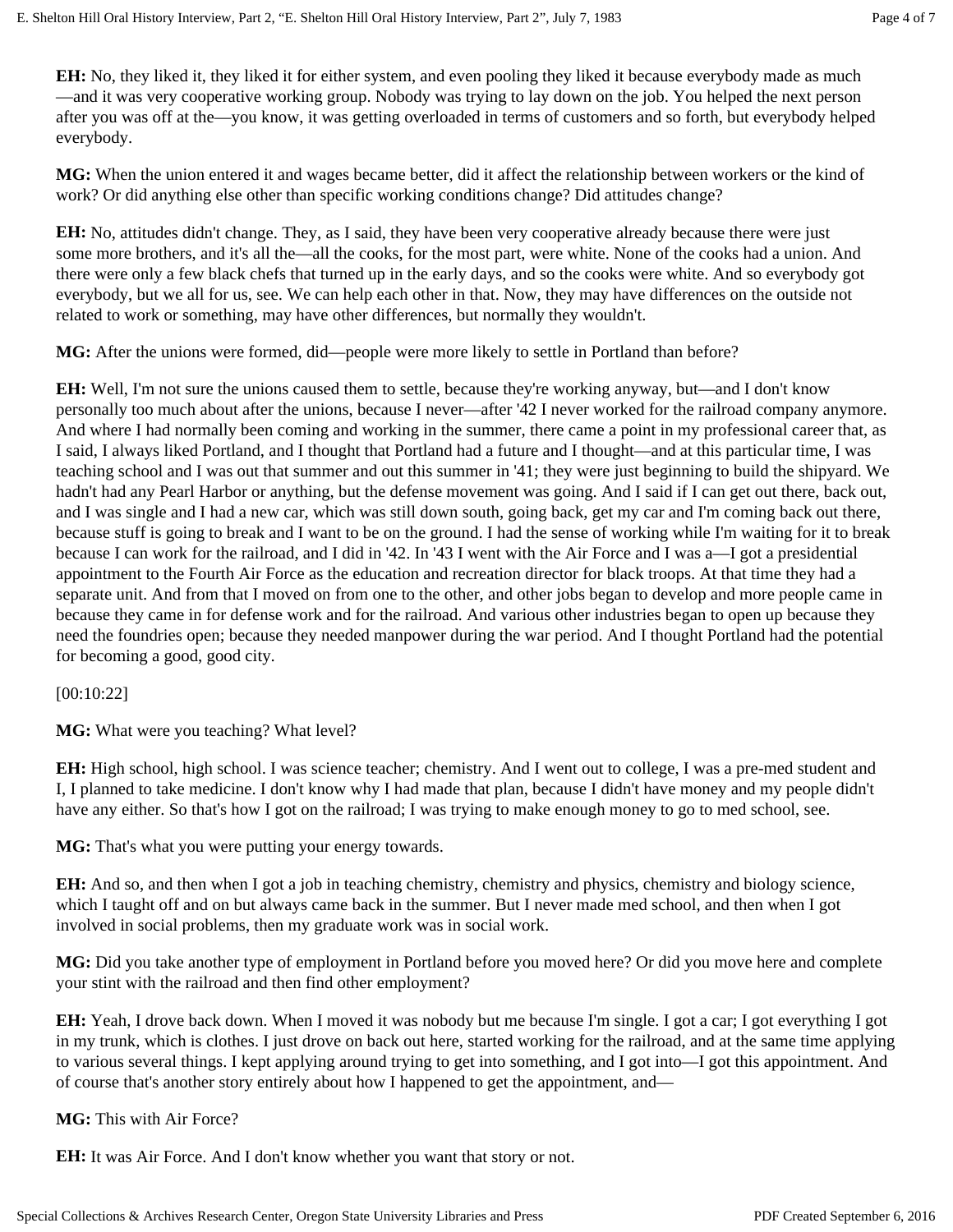**MG:** Yeah, I want you to elaborate on that. I'm interested in your trail of jobs. Now we're getting into Portland.

**EH:** Something personal in there that's—okay. I was in 1A, I was always in 1A because I was single and my mother and father were living, and I was in 1A.

**MG:** That was your draft classification?

**EH:** Yeah, it was my draft classification, 1A. So I was called in service, but at that time when I was called in you had two weeks; you had fourteen days before you had to actually go after you got your letter. Well while I'm waiting for my days, I got a message that my father was very ill in Oklahoma, and I go down to the—I went down to the draft board and showed them the telegram and told them my father's very sick and I wanted to go, and they looked up and told me what day I would go to Fort Lewis, and I said "I'll be back before then" and got permission and went. My father did not get better; he got worse, but trying to come back in order to catch my group to Fort Lewis, I overstayed by a day or two, and when I got back—because he passed—when I got back, why my group had gone. But I had a letter from the doctor and everything down there that, you know, why I was delayed and so forth, and I went down to the draft board. Now when I went the first time it was noontime, about noon, and the secretary had said—I told her who I wanted to see—said they in a meeting. Well no, the first time they were in a meeting, and I told her what I wanted, so she went in, got the chairman who came out and I told him and he looked up, and he was the one that gave me permission. But when I went back it was during the noon hour, after I had made the trip, and the first thing she asked me was "how's your father getting on?" and I said "oh, he passed." She said "oh, I'm sorry about that. Does that change your draft status? Does that make your mother your dependent?" I hadn't thought of it all the way on the train, and I said "yeah, I think." She said "well go home and you'll hear from us." The next day I got a blank to send for my mother to sign out that she was my dependent. Well, I know my mother ain't going to do that, because my mother was a very religious woman and she wasn't going to sign nothing like that, because she wasn't. So I got changed back to 1A again. [Tape cut]. So, but soon I was right back, right back in 1A, but I'm walking downtown on Washington Street and I walked face to face to a person who I was in graduate school at Ohio State with by the name of Davis Cruickshank [spelling?], and he was uniform and we were glad we were classmates back then, and shaking hands. He said "how you fixed up with service?" I said "oh, I guess I'll go any day now." I said "I'm in 1A." He said "why don't you volunteer for special services?" said "there's a shortage in special services and you can volunteer," said "with your training and experience that you have had, you can get right into special services, and then they send you to OCS and attach you to a special service unit," said "that's why I'm out here in Portland, I'm at an airbase, special service." "Fine," I said "how do I do it?" He said "I'll get you all the blanks," and he did. And I filled them all out and sent them in volunteering for special services, and with my educational background and so forth.

### [00:15:24]

So, in about a couple of weeks I get a letter that I have been accepted for special services as a volunteer in the special services, as a special service officer. And for my personal interview, set a date and time for my personal interview, fourth floor of the Mead Building there in the town. So I went down, and when I walked in there was four men—I mean when the reception carried me, I mean of course I had to wait—the men with these eagles and all these things on their shoulders and everything, and I walked in, they blanched four colors lighter than they were already because I turned up suntanned, and at that time in World War II you had separate units; you had Negro units and you had a white unit, but on my case did not indicate, you know, because...so they was pretty fuzzled, and I got my letter. They said "well, what we want to tell you is that there's no openings in Negro units in special service at this time, and so we will release you from the draft board and you will hear from us soon." Now, I didn't know at that time that Negroes didn't just walk off the street and walk in and get a commission unless you were a doctor or a registered nurse or something; not a lawyer, not a  $[00:16:52]$ unintelligible], not special. So in about three or four weeks I got a letter and it said I had been appointed with a special presidential appointment to the Fourth Air Force as educational and recreation director for Negro troops and attached to special services and assigned to Portland Oregon Air Base. And that's where I stayed the whole three and a half years, in Portland Oregon Air Base. But I had more difficulty: finally war's over and all the days are over and by this time I'm married and got a job, so I decide I better quit and try to get me something bigger in jobs before everybody comes back, so I went to there and I said "I want to resign." And of course they had many officers had changed in that three and a half years, and so they had to pull my file. Then he said "you resign?" He said "you belong to the War Department, you only signed to us. You belong to the War Department." And I said "well, I don't understand that." He said "well we'll look through it. We'll chase it back and see what we can do about you." And they called me later and told me that the War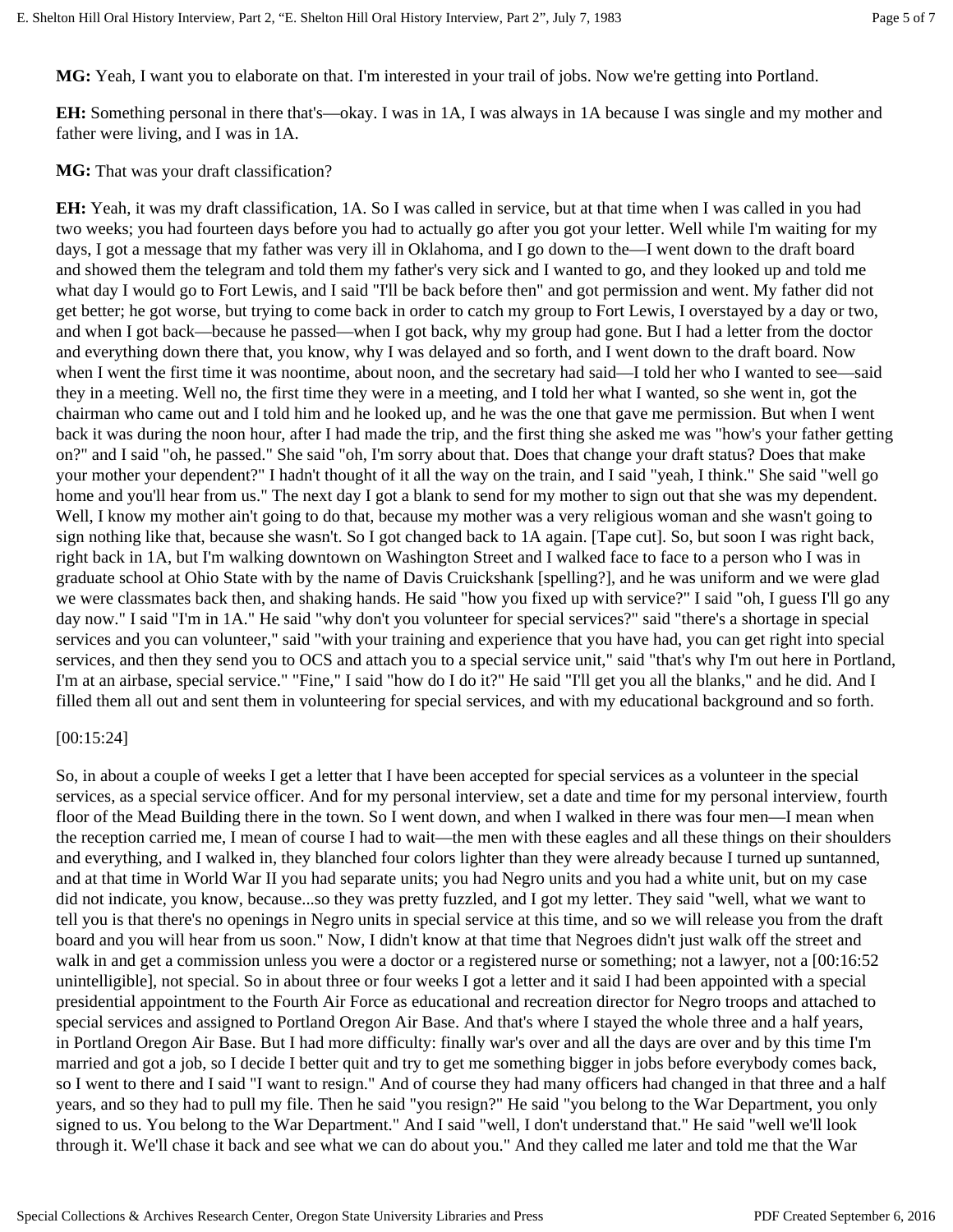Department said I could be transferred to another federal agency, from the war department to another federal agency, and lists two or three federal agencies, one of which was Federal Public Housing. I said "okay, fine, transfer me then." So then I was transferred to Vancouver Housing Authority across the river. At that time, they had all the temporary housing; McLoughlin Heights, Bagley Downs and all of those. And then I went over there as a tenant relation advisor. That's forty —that's late '45. Well in the meantime the League, Urban League, was formed here and I was a member of the board and so forth, and they hired a job development person they called the industrial secretary at that time, who was later killed out here on the highway in a car accident. And this is '47, later than '45, so Barry, who was the head of the League at that time, kept asking me about coming over and being on the staff. He'd say "you know a lot of employees here, the people you were recruiting out during the war and all of that, and you know a lot of people because you've worked with them, you know." And I told him but he couldn't pay me, because I was making more money, but finally he said if I could come in September, why—and first of the year—they would raise and say "you'll be on a permanent job." Anyway, I went—I mean I went to Housing Authority and told them I'm going resign, and they go back to my file and they said "you can't resign from us," said "you was transferred to us from the War Department," said "we got nothing to do with your hiring, we didn't hire you." And I said "hell, the war's over, ain't nobody fighting." They said "but you was on the —your files here say you were War Department. We can get you back to the War Department." I said "I will go to the War Department." So they said they would see, and finally and after all those years they got my release and I went to the League, to the Urban—

#### [00:20:16]

**MG:** So then you started with the League as a staff person.

**EH:** Yeah, I went to the Urban League as a job development person, staff person. I attempted to create job opportunities in areas in which there was no employment, so far as the blacks were concerned.

**MG:** What do you recall as the major issues at that time and progressing through?

**EH:** At the time I went, the major issues, as all the issues, was employ—except—was employment, public accommodation, those were the two, and housing. But the major was employment and public accommodation, because you could not use many of the public accommodation facilities. There are only a few places in town which you could eat in a restaurant; you couldn't stay in no hotel in town.

### **MG:** This was the forties.

**EH:** That's right. No hotel in town. Even Mary Anne Allison [spelling?], who came here the first time, she had to stay with people up in the Height. Next time, and that was when I was—next time she had to, she stayed at The Benson on the condition that she would use the freight elevator and have her meals in the room. So all of these things were—and in 1950 when we got the fair housing, I went out for a—I tried to get a city ordinance, which was done in 1950. I'll give you a clipping just came in the mail covers all of that part of it. And then trying to get job opport—get industries open, and industry—because as I told you before, that only a very small percentage worked in private industry, so we had to—other than the railroad—so I had to track all industries and try to get them into industries, private industry, private employment and so forth. That was my main responsibility.

**MG:** Was the black population increasing at this time?

**EH:** The black population increased. I think I told you earlier at the beginning how it was something like it was eighteen hundred and twelve or something. It went up during the war period that the metropolitan area there were twenty-five thousand blacks. But when the shipyards closed six months later, that twenty-five thousand had dropped down to nine thousand, five hundred. Because some of them just ran a great exodus on the part of the black workers in Portland after the shipyards closed, because they were thrown out of work. And so the great exodus—and slowly it had moved from ninety-five hundred on up to what it is now, because after you got more employment and then young people got grew up, you know, and went different opportunities, so it just continued to grow.

**MG:** What was the name of the other hotel, the Golden one? Golden West Hotel?

**EH:** What about it?